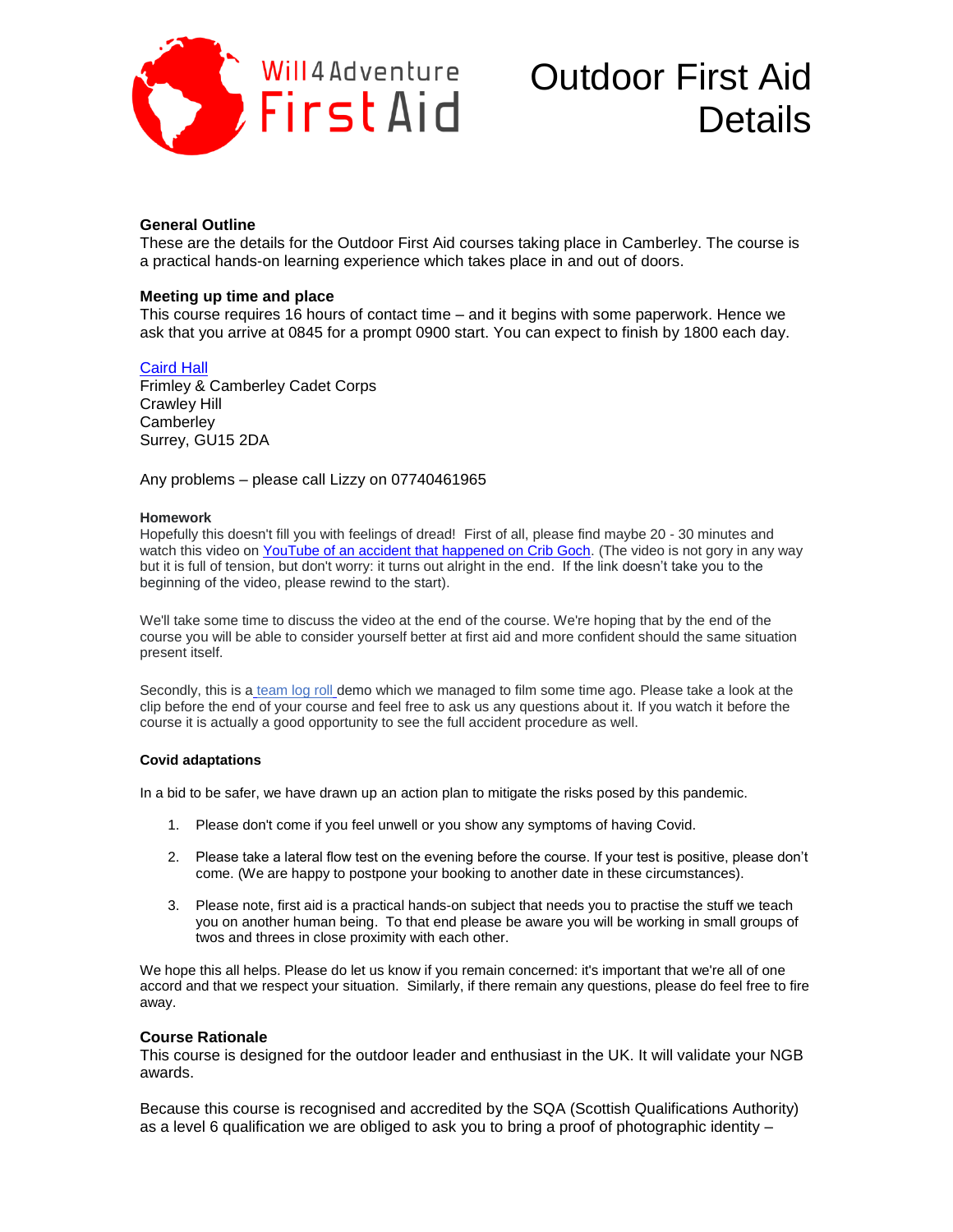passport, driving licence, firearms licence, student card, employer identity card etc for example would be great.

# **Qualification**

At the end of this course, successful candidates will be awarded the ITC Certificate in Outdoor First Aid at SCQF Level 6**.**

#### **Extras**

Following successful completion of this course you will be sent an E-certificate. Should you wish to be sent a paper certificate as well, this will cost an extra £2. In addition, if you wish to be assessed and certificated for Emergency First Aid at Work, this will cost £15, plus £2 for a paper certificate.

# **Balance of payment**

Payment to William Legon T/A Will4Adventure First Aid can be made □ by BACs transfer to William Legon 60-83-71 03958752  $\Box$  by cheque to Will4Adventure First Aid, 13 Spring Hill, Sheffield, S10 1ET.

#### **Leader**

All outdoor first aid instructors who work for Will4Adventure First Aid are professional outdoor leaders first. They all hold various NGB awards and regularly work in the outdoors.

# **Equipment**

a. Main rules of thumb:

We work indoors and out on this course. We never travel far but will work outdoors regardless of the weather. Come prepared for cold, rain and/or hot sun

b. You will need: Evidence of identity – driver's licence, passport etc Day-sack (lined with a plastic bag) **Waterproofs** Comfortable footwear suitable for the conditions outdoors Watch / timer (for taking a pulse) Torch (winter courses only)

# **Assessment**

Throughout this course you will be assessed continually. Your practical skills will be assessed through many opportunities offered to demonstrate correct practice. Your knowledge at the end of day 1 will be assessed via ten question multiple-choice test.

If you think that you may have a condition, which may pose a problem or may prevent you from taking a full and active part on the course, we may be able to make a reasonable adjustment. Please see [ITC First's Access to Qualifications Information.](https://www.itcfirst.org.uk/policies/access-to-qualifications--reasonable-adjustments--special-considerations/5.htm) If you would like to request a reasonable adjustment please use the [Reasonable Adjustment Request Form.](https://www.itcfirst.org.uk/policies/procedures--forms/2.htm)

You are advised that by registering on an ITC First qualification you are protected by Will4Adventure's policies and [ITC First's set of policies](https://www.itcfirst.org.uk/policies/policies/1.htm) including [Complaints Policy and Appeals](https://www.itcfirst.org.uk/policies/policies/1.htm)  **[Policy](https://www.itcfirst.org.uk/policies/policies/1.htm)** 

#### **Responsibilities – please note**

First Aid is an active practical subject. Participants are normally expected to be physically fit enough to kneel, twist and bend over simulated casualties, to sit on the floor, to perform simulated CPR, roll, help roll and help lift simulated casualties.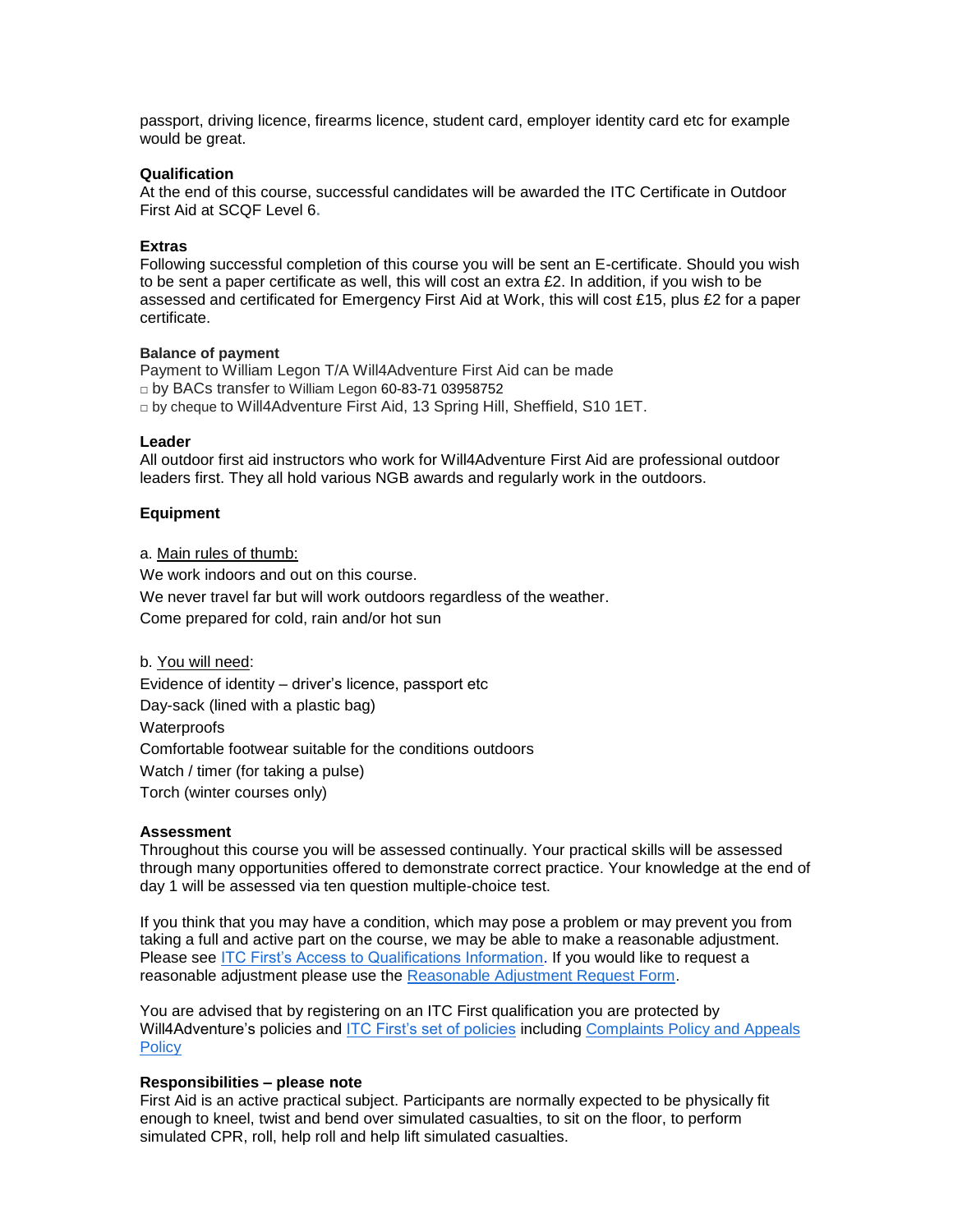

# Outdoor First Aid Nuillandventure Outdoor First Aid

Part of your course will occur out of doors, and you will be expected to be responsible for your own warm and waterproof clothing. For indoor sessions wear loose comfortable clothing, shorts or low cut tops might not be the best choice. Please do not wear lipstick as it makes the mannequins difficult to clean.

Please bring any possible medical problems to our attention before booking the course. Please supply us with any specific needs or particular requirements e.g. diet requirements for residential courses.

# **Data**

Before this course we ask that you register your details with ITC First (our awarding organisation) in order to satisfy the rigour of the assessment criteria. ITC hold onto this data securely for a minimum of three years for the duration that the award is valid.

Following the course you will be emailed just once by Lizzy from Will4Adventure to offer you extra reading and resources. ITC will initially email you to offer you the opportunity to give feedback on the course directly, (bypassing the trainers). In addition you will be emailed once again at around 33 months after the course to remind you that your first aid certificate will shortly expire.

Your data will not be shared with any third party and nor will your details ever be added to any mailing list.

# **Getting to the venue**

By Car – we are 15 minutes drive from either junction 3 or junction 4 of the M3

By Train – the nearest railway station is Camberley, about 15 minute walk away. Camberley is on the Ascot to Aldershot/Guildford line. Also nearby are Frimley or Blackwater stations, both about 2.5 miles from the venue on the Reading to Guildford/Dorking/Reigate line

# **Contact**

Please feel free to contact Will Legon from Will4Adventure First Aid about any aspect of this by emailing [lizzy@will4adventurefirstaid.com.](mailto:lizzy@will4adventurefirstaid.com)

# **Local accommodation**

**Travelodge** There are five Travelodges within 5 miles of the course location (Frimley, Camberley Central, Camberley, Farnborough Central and Fleet) [www.travelodge.co.uk](http://www.travelodge.co.uk/) Tel: 08719 848484

Premier Inn There are four Premier Inns within 5 miles of the course location (Camberley, Sandhurst, Bagshot, Farnborough Town Centre) [www.premierinn.com](http://www.premierinn.com/)

AirBnB Individual accommodation ranging from shared rooms to whole houses, often with self catering facilities [www.airbnb.co.uk](http://www.airbnb.co.uk/)

Booking.com Hotels and Homes, bookable online, sometimes cheaper than booking direct. [www.booking.com](http://www.booking.com/)